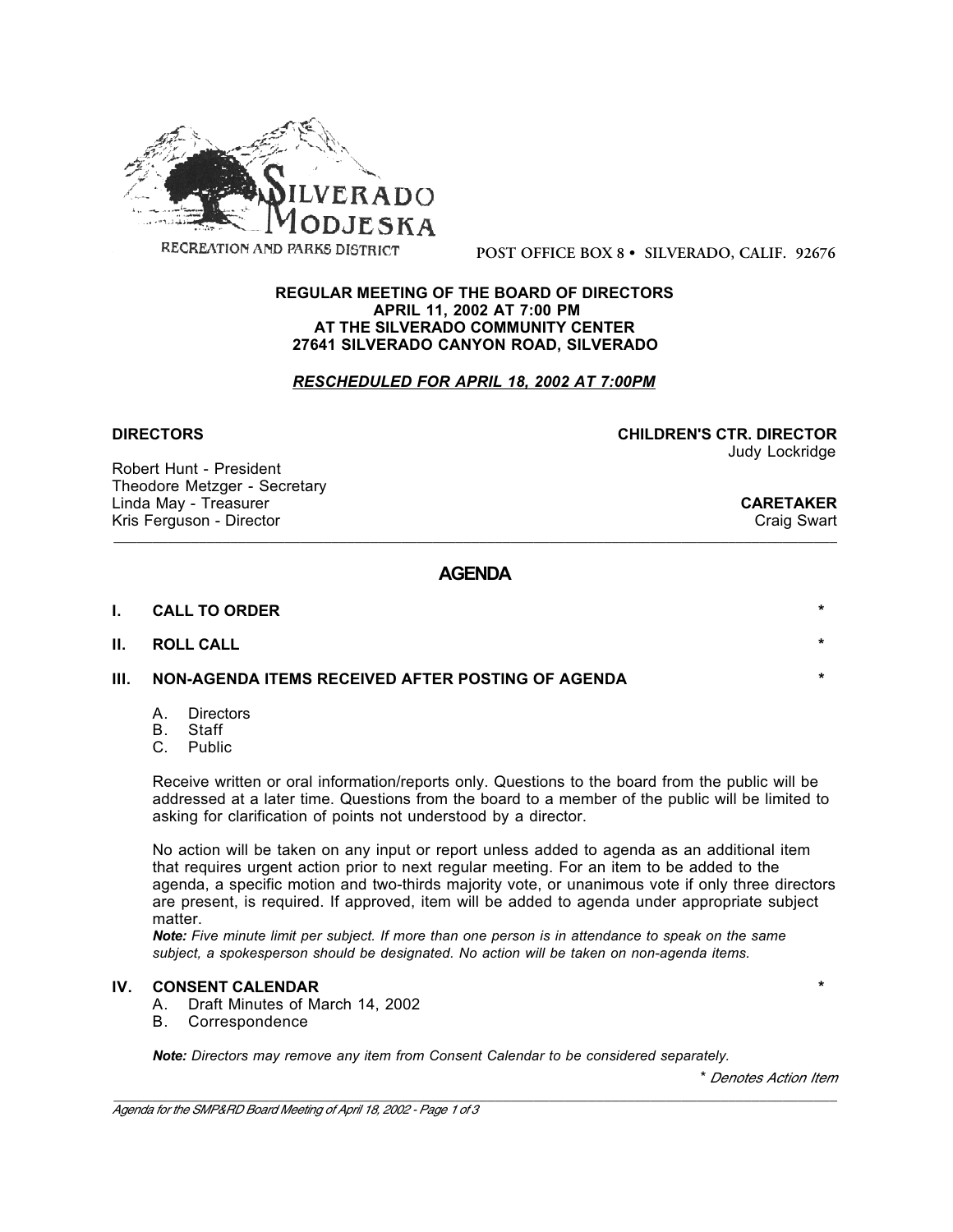| <b>V. TREASURER'S REPORT</b>                          |                                                                                                                   |                    |
|-------------------------------------------------------|-------------------------------------------------------------------------------------------------------------------|--------------------|
| A.                                                    | District Bills for Consideration<br>B. Financial Statements, Balance Sheet, Monthly Statement of Income & Expense | $\star$<br>$\star$ |
| VI.     SILVERADO CHILDREN'S CENTER DIRECTOR'S REPORT |                                                                                                                   |                    |
| VII.    CARETAKER'S REPORT                            |                                                                                                                   |                    |

- A. Silverado Community Center/Park
- B. Modjeska Community Center/Park
- C. Safety Report

## **VIII. OTHER DISTRICT BUSINESS** \*

A. Silverado Children's Center Advisory Commission \*

Director May will chair the discussion of this item, which will include a 15 minute period for public input. Time allotted to each speaker will be 2 minutes, or 15 minutes divided by the number of speakers who sign in, whichever is larger.

Discuss establishment of Children's Center Advisory Commission to assist the board and the center's director in identifying and acting on business/marketing issues for the center. The commission would refer suggestions to the director for review and to the board for potential action. Matters pertaining to the care and schooling of the children will not be addressed in any way by this commission. That area remains under the sole control and discretion of the director. IN THE EVENT THAT DIRECTOR MAY IS NOT IN ATTENDANCE, THIS MATTER WILL BE CONTINUED TO THE REGULAR BOARD MEETING OF MAY 9, 2002.

### B. Silverado-Canyon (Holtz) Ranch Development

Discuss scoping meeting held on March 26, 2002 with developer and HB&P representative. Seek consensus and action on district response to the 47 acre open-space dedication of the "Riviera." County has required developer to dedicate that portion as permanent open space, deeding it to the county. Our district approached the developer about either taking title or entering into an agreement for long-term lease/management of the land for combination openspace and parks use. Developer was amenable, but first county representative (Eric Jessen, HB&P) was vigorously opposed, seemed disdainful of the district's ability to maintain an openspace parcel that hasn't been maintained since the beginning of time, or slightly longer.

### C. Open Director's Position

Letter of resignation submitted by Director Sam Wyngaarden on March 14, 2002. Address whether to seek an appointee or let the community decide on a replacement in the general election in November.

## D. Rate Adjustments for Use of Community Centers

The district has made several attempts over the past year to revise our rate structure to be more in keeping with the practices of other parks districts. Discuss acting on this item or establishing (yet another) committee to make recommendations.

E. Termite and Water Damage Repairs to Community Centers \* Address critically needed repairs for termite and water damage to both community center buildings.

F. Consideration of Landscaping Contract Renewal with Snyder & Associates \*

\* *Denotes Action Item*

\_\_\_\_\_\_\_\_\_\_\_\_\_\_\_\_\_\_\_\_\_\_\_\_\_\_\_\_\_\_\_\_\_\_\_\_\_\_\_\_\_\_\_\_\_\_\_\_\_\_\_\_\_\_\_\_\_\_\_\_\_\_\_\_\_\_\_\_\_\_\_\_\_\_\_\_\_\_\_\_\_\_\_\_\_\_\_\_\_\_\_\_\_ *Agenda for the SMP&RD Board Meeting of April 18, 2002 - Page 2 of 3*